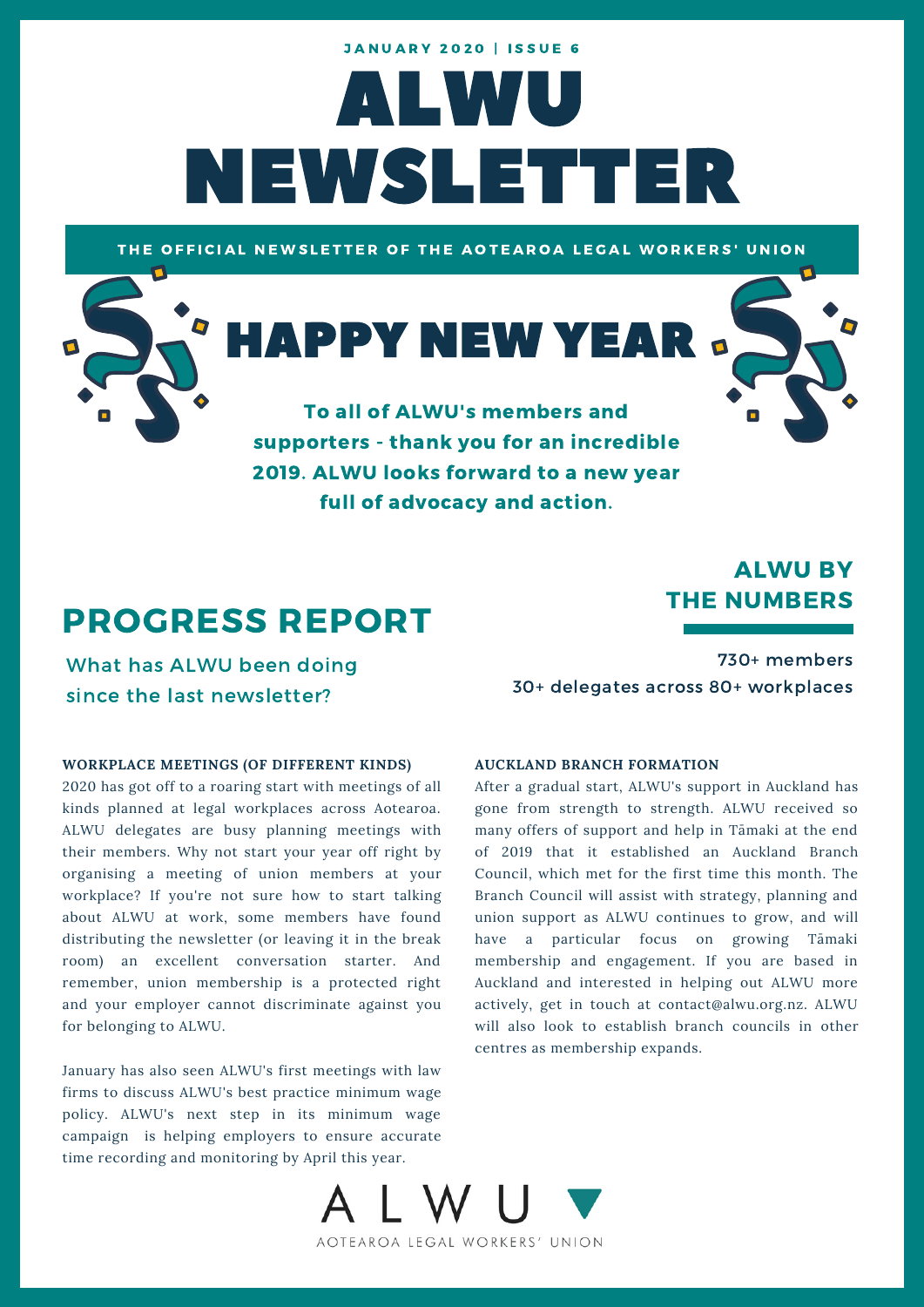### INTRODUCING...

ALWU's more than 30 delegates are the backbone of the union. As the conduit between the executive and employees at each workplace, delegates are your on-the-ground support and advice network. Josie and Jake are ALWU's Chapman Tripp delegates, and they introduce themselves below.

If you're interested in becoming a delegate at your legal workplace, get in touch at contact@alwu.org.nz.

#### **JOSIE TE RATA, 3RD YEAR SOLICITOR AT CHAPMAN TRIPP WELLINGTON**

I strongly believe that we need to shift our attitudes around the culture of working and overworking. I joined ALWU because it challenges assumptions our employers have held onto for decades. Working with ALWU so far, I have been struck by shocking simple concepts like paid overtime, TOIL (time off in lieu), and not working weekends have been for our employers. Previously, it wasn't even a question. Even if the only thing we achieve is increased awareness of the value of people's time, I will consider that a success. At the end of the day, time is the only thing we have. I don't want to spend my whole life billing it out to other people.

#### **JAKE HENDERSON, 2ND YEAR SOLICITOR AT CHAPMAN TRIPP WELLINGTON**

Kia ora, I'm Jake. I followed the formation of ALWU with interest. I'm now stoked to be part of it in a delegate capacity for Chapman Tripp in Wellington. I see the formation of the union as an opportunity to challenge the power imbalances inherent in our profession, through collective demand for greater transparency, diversity and value for worth. I would love to see ALWU become institutionalised into something that all law graduates join automatically, as a matter of course, especially those joining smaller and rural law firms. So far the delegate role has involved organising information sessions and communicating with management on continuing minimum wage requirements. Anyone considering getting into the profession or joining Chapman Tripp is more than welcome to be in touch if you have any questions!



#### **SO FAR JAKE AND JOSIE HAVE...**

- Organised information sessions for staff and summer clerks across the Auckland, Wellington and Christchurch offices
- Followed up with HR on minimum wage concerns
- Driven communication with members and staff about ALWU and CT's actions to date
- Distributed ALWU's employment information survey report
- Liaised with interested partners